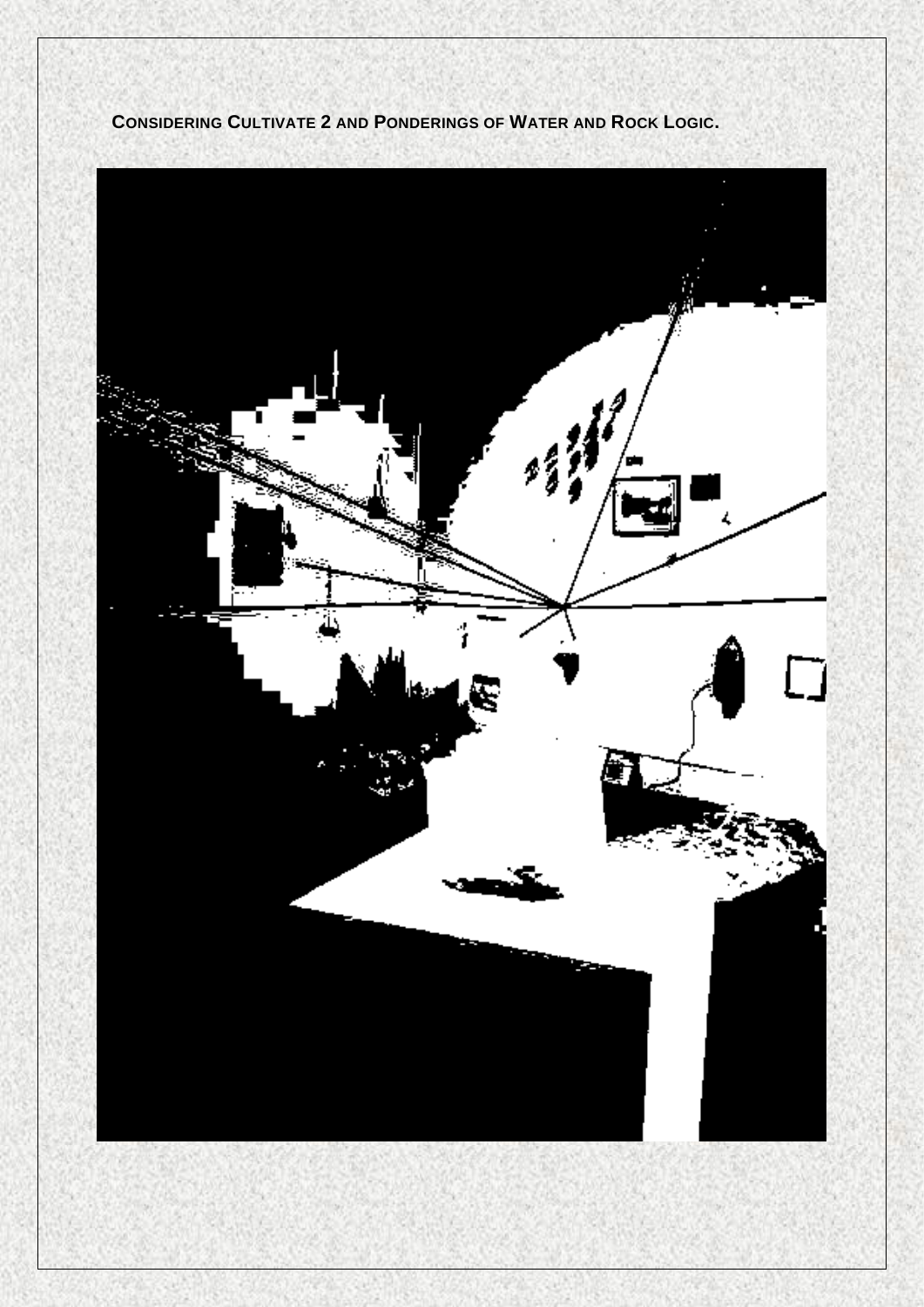**CONSIDERING CULTIVATE 2 AND PONDERINGS OF WATER AND ROCK LOGIC.**

**CHAPTER 1: IN 2010**

**CHAPTER 2: MOVE AND JOLT**

**CHAPTER 3: FLOW AND HALT**

**CHAPTER 3A: FLUID AND SOLID**

**CHAPTER 4: TEMPORARY AND PERMANENT**

**CHAPTER 5: GIVING AND RECEIVING**

**CHAPTER 6: PASSING ON AND THE GIFT**

**CHAPTER 7: RESPONSIBILITY**

**CHAPTER 8: FUTURE LEADING TO DECISION MAKING**

**CHAPTER 9: PAPER**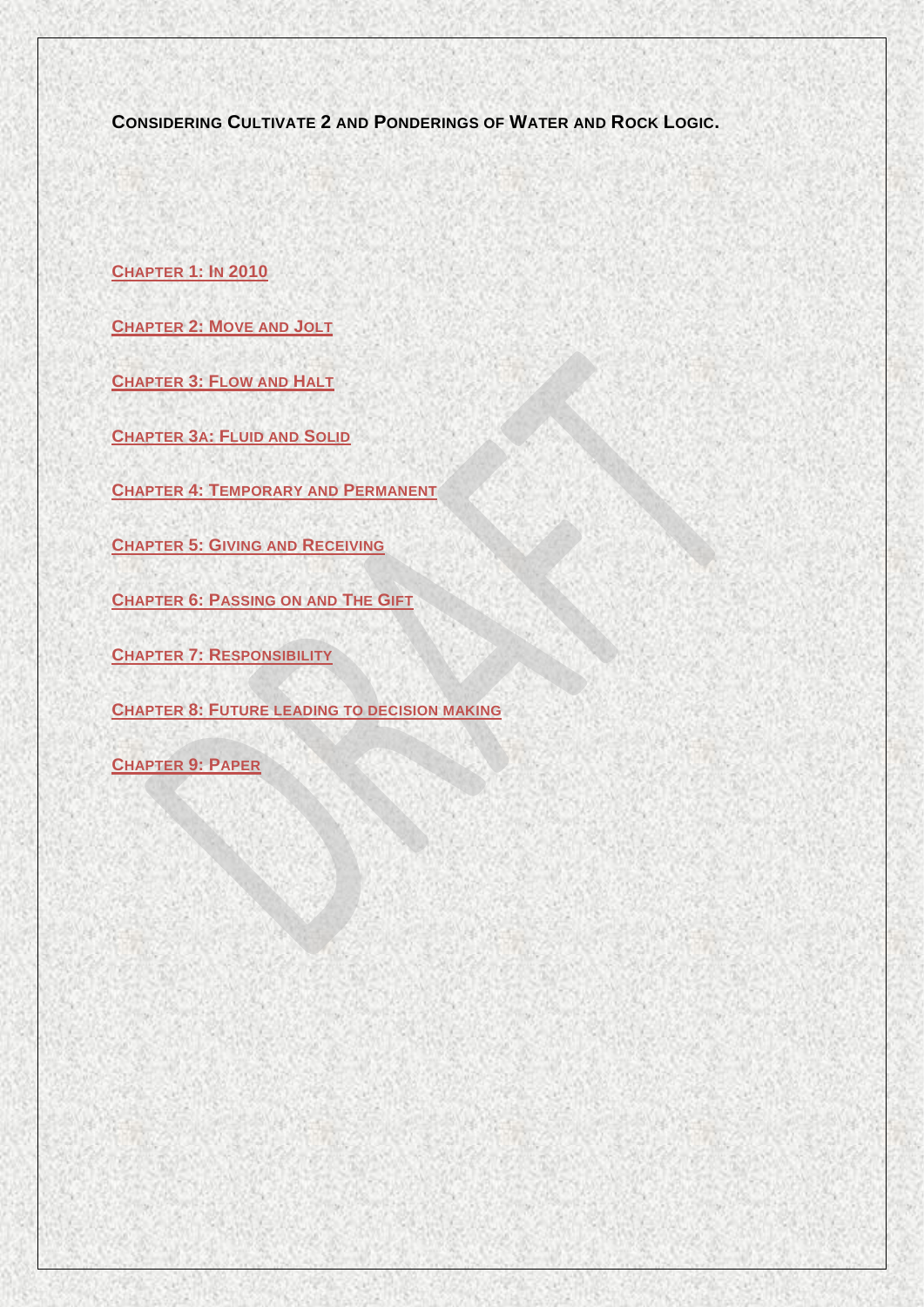# **CHAPTER 1**





I began to peel apart my mind then. I watched Donna Eden's 5 minute energy routine on the advice of my talking therapist; this is one of the steps required. I was living in an upstairs flat on a quiet town road. There were problems initially with the house, money and communication but I was told it was a nice place. That was the winter.

In the spring I was busy making photographs and spending time at TheGallery which held several text+work exhibitions. But in the summer I got distracted and forgot to write anything down. By the end of the summer and beginning or autumn I found my way back to the library and checked out four books.

Arts as Experience by John Dewey

The Future of The Image by Jacques Ranciére

I'm Right, You are Wrong by Edward deBono

What Makes a Great Exhibition (with an essay by Ralph Rugoff, currently director of the Hayward Gallery in London.)

I went to Tallinn and back, which caused great pain as always. I had read deBono's book twice and Rugoffs essay but I didn't get further than page 7 in Art as Experience and as yet I have not opened The Future of the Image, except to conserve some lecture notes.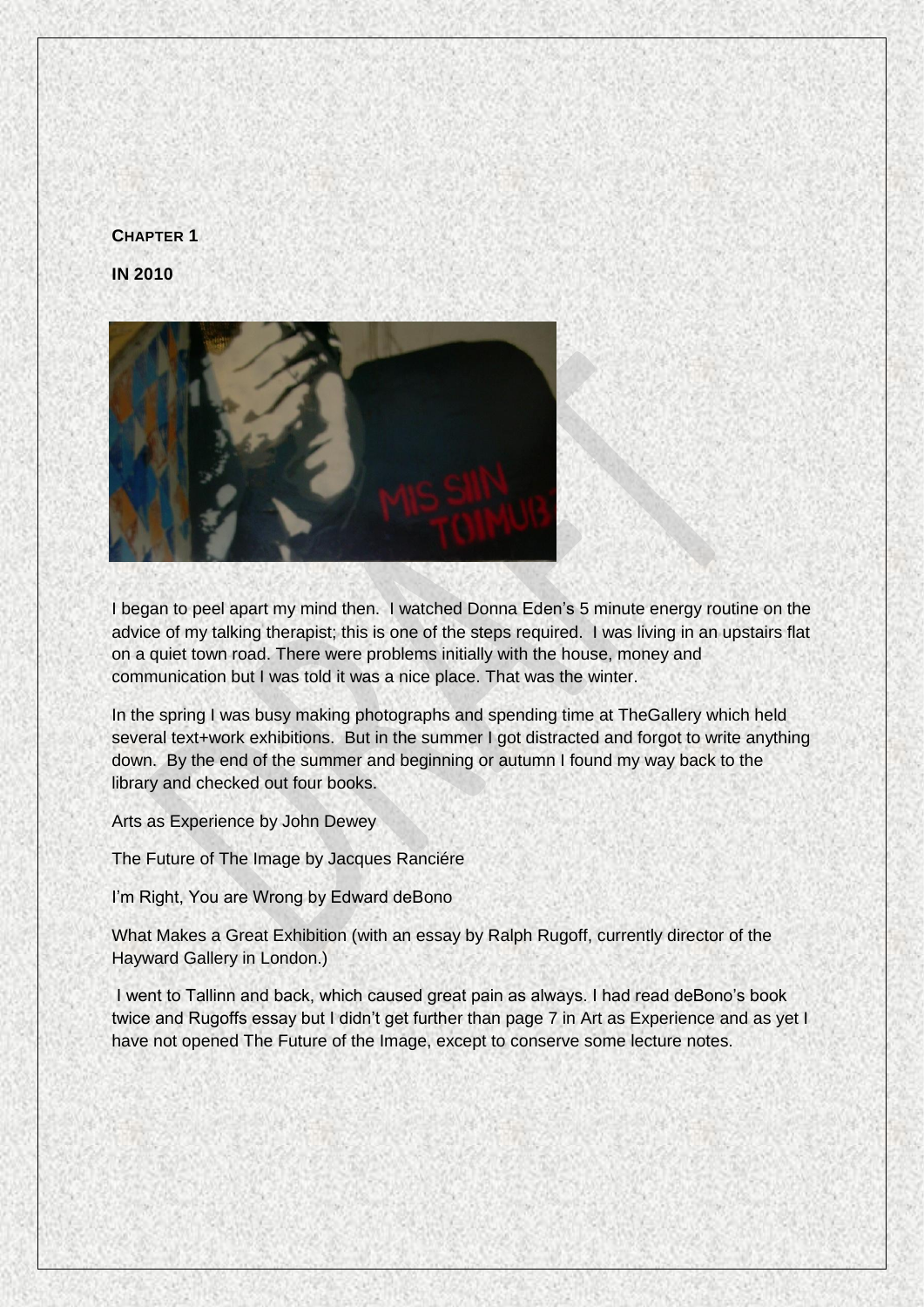#### **CHAPTER 2:**

**MOVE AND JOLT**



The settling time was pointed out to me as information of note when I enquired about a water system on display in Taunton. I had spent 5 hours getting to the town and had walked along the river to The Brewhouse Arts Centre. It was hot and sunny that day and I hadn't come prepared so I was more aware of water given the circumstance and my increasing thirst. It's not that the town is actually 5 hours away by today's standards but a series of disasters lead to the delay of transport in all its forms. Short journeys were interjected by long waits at empty stations but it was not unpleasant. When I arrived it was lunchtime.

### **CHAPTER 3:**

**FLOW AND HALT**



Coming to a halt could be an interesting position to consider after a continuous flow. When it is expected is no less disruptive.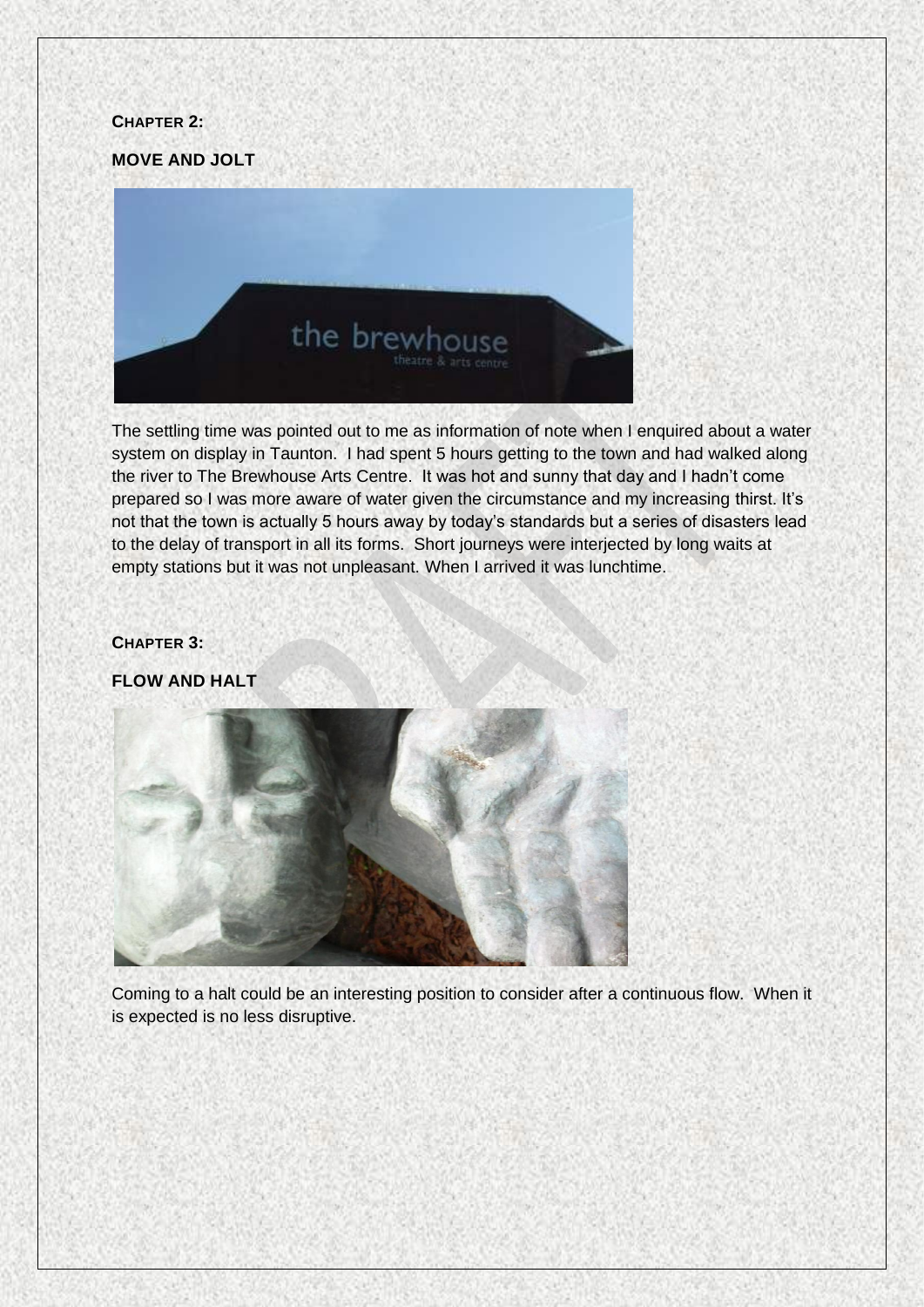#### **CHAPTER 3A:**

# **FLUID AND SOLID**



Fluids and liquids occupy the form in which they exist at that point in time, they adapt. Solids are their own form. You can pour some water out of a glass but you cannot pour some stone out of a glass until it is clearly fragmented. A line is easily drawn onto a solid but not so easy on liquid.

# **CHAPTER 4:**

# **TEMPORARY AND PERMANENT**



Is there anything permanent?

Only death.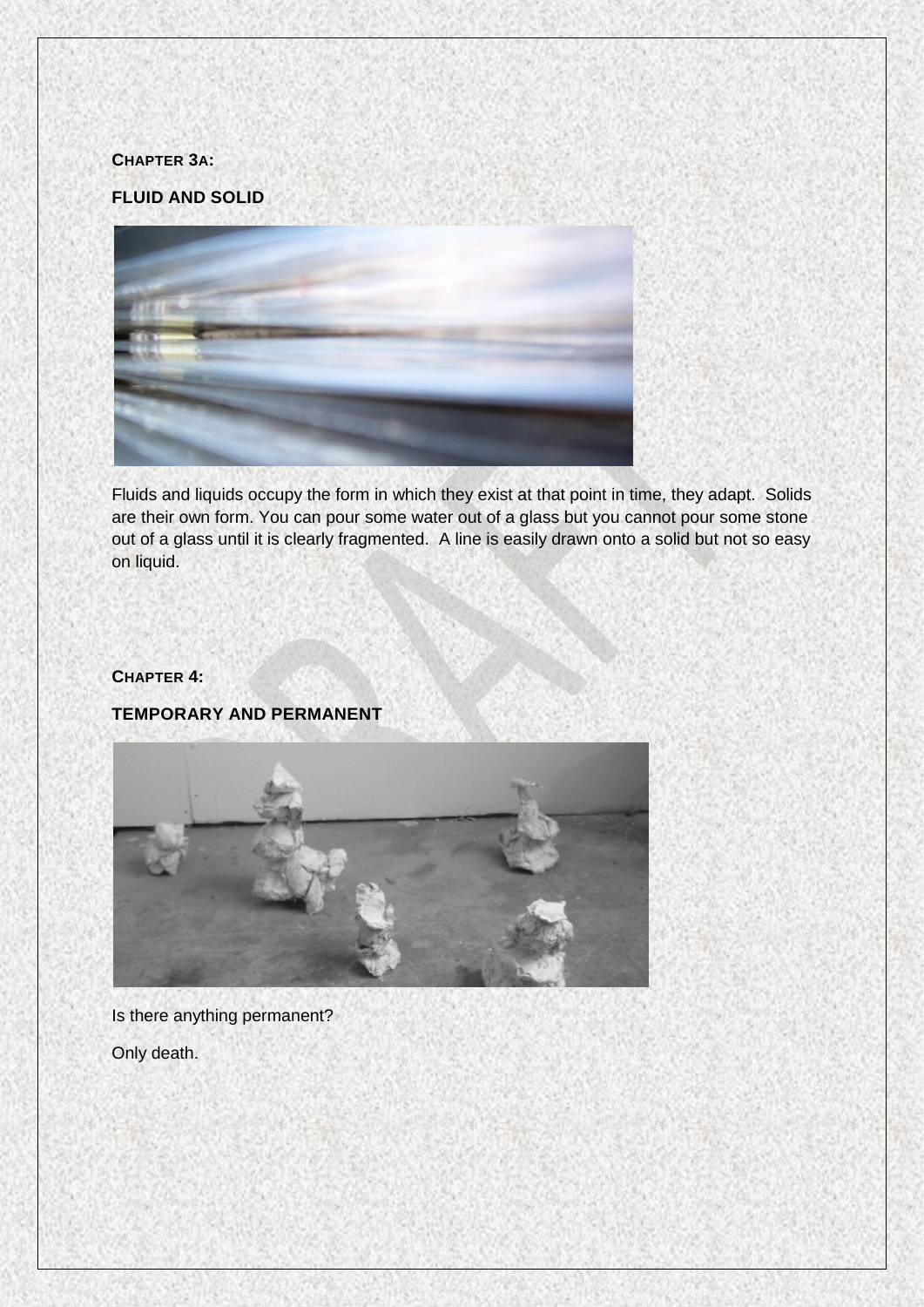#### **CHAPTER 5:**

#### **GIVING AND RECEIVING**



Is it right to ask for a gift? Is it wrong to decline in gift giving? My understanding of gifts comes from my youth. Aged 7 in senior infants a girl in the class asked me to her birthday. I couldn't go but I said I would still like to give her a gift. When I came home I tried to communicate this but I heard that it was wrong for her to have a gift if I was not going to the party. I can't remember why I couldn't go to the party. I can't remember if I gave her a gift in the end. Our relationship was strange for a few years after, but I became friends with her cousin when I was 10.

#### **CHAPTER 6:**

**PASSING ON AND THE GIFT**



The value of a gift is something I haven't heard Marx talk about but I have only read capital Volume 1 and Marx for beginners by Ruis. What are the rules around passing on that gift? Is it right to save a gift and pass it on to someone else as a gift? Is that a way we can define gift rather than gesture which may be in the form of a perishable gift like food or flowers is the gift of an experience rather than the passing on of an object?

Gifts between communities rather than personal gifts have more obvious political connotations. When the gift represents a place rather than an individual it requires the receiving community to rise up and accept the gift and to take on the responsibility of preserving, presenting and archiving the gift.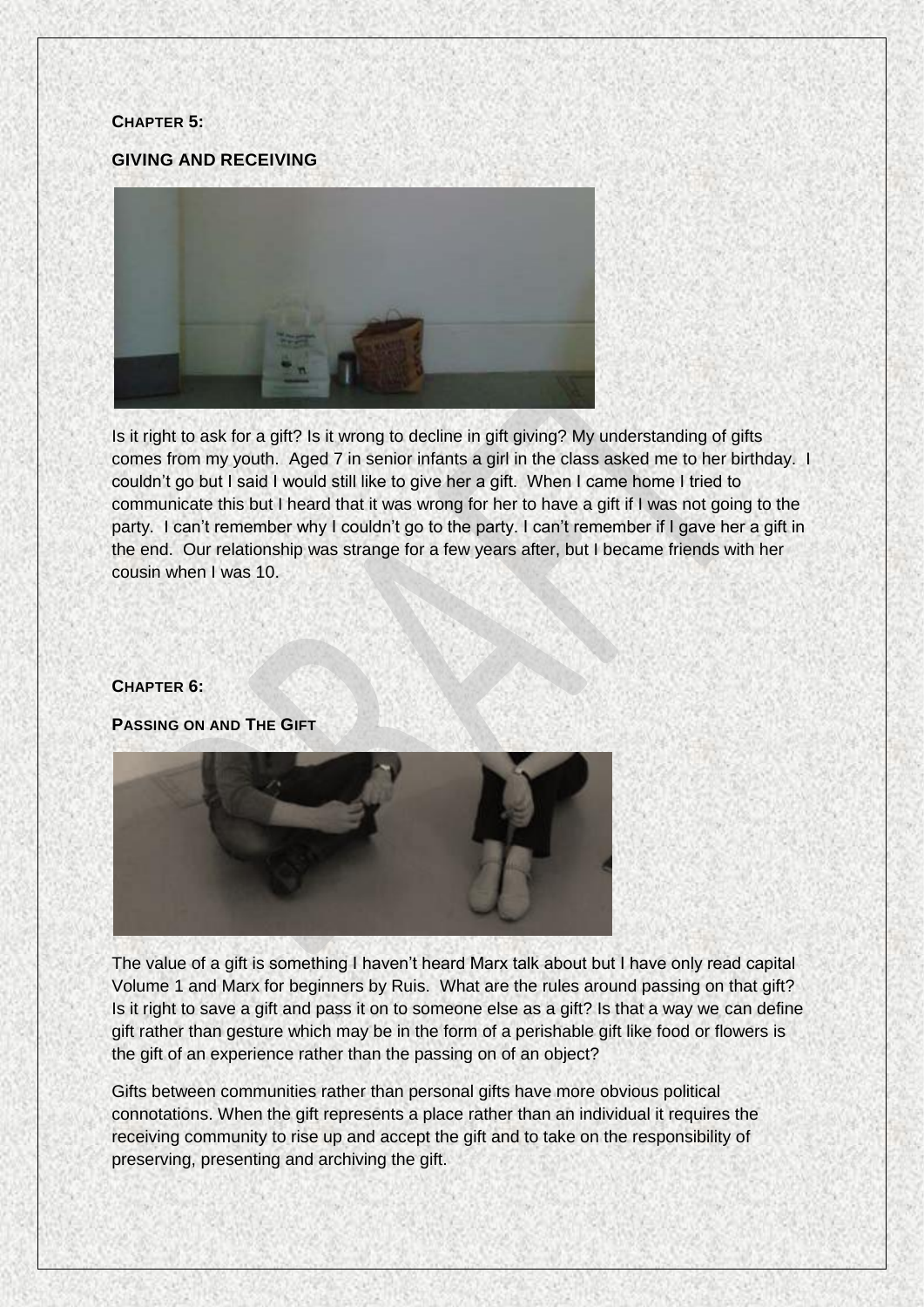#### **CHAPTER 7:**

#### **RESPONSIBILITY**



The journey to adulthood begins with an acknowledgement of the effects our decisions have on our own lives and the lives of others. There comes a time when we realise that we are no longer children, we may still have parents but we are becoming less reliant on them for survival. We begin to survive ourselves. Then comes the decision about whether or not we shall endeavour to have a full and meaningful existence in this short live and how we will go about doing this for ourselves. It may be by finding a partner to share our live experiences with; it may be that we find ourselves drawn to extreme ironing, fish keeping or quilting but we will hopefully be empowered to make a decision about how we would like to spend some of our time not taken up solely with surviving.

Most of life just happens. It is out of our control that the sun will rise and fall. We have no say in the number of days in the year or the place and circumstances into which we are born into. So we take huge pride in our responsibility to make decisions in our lives.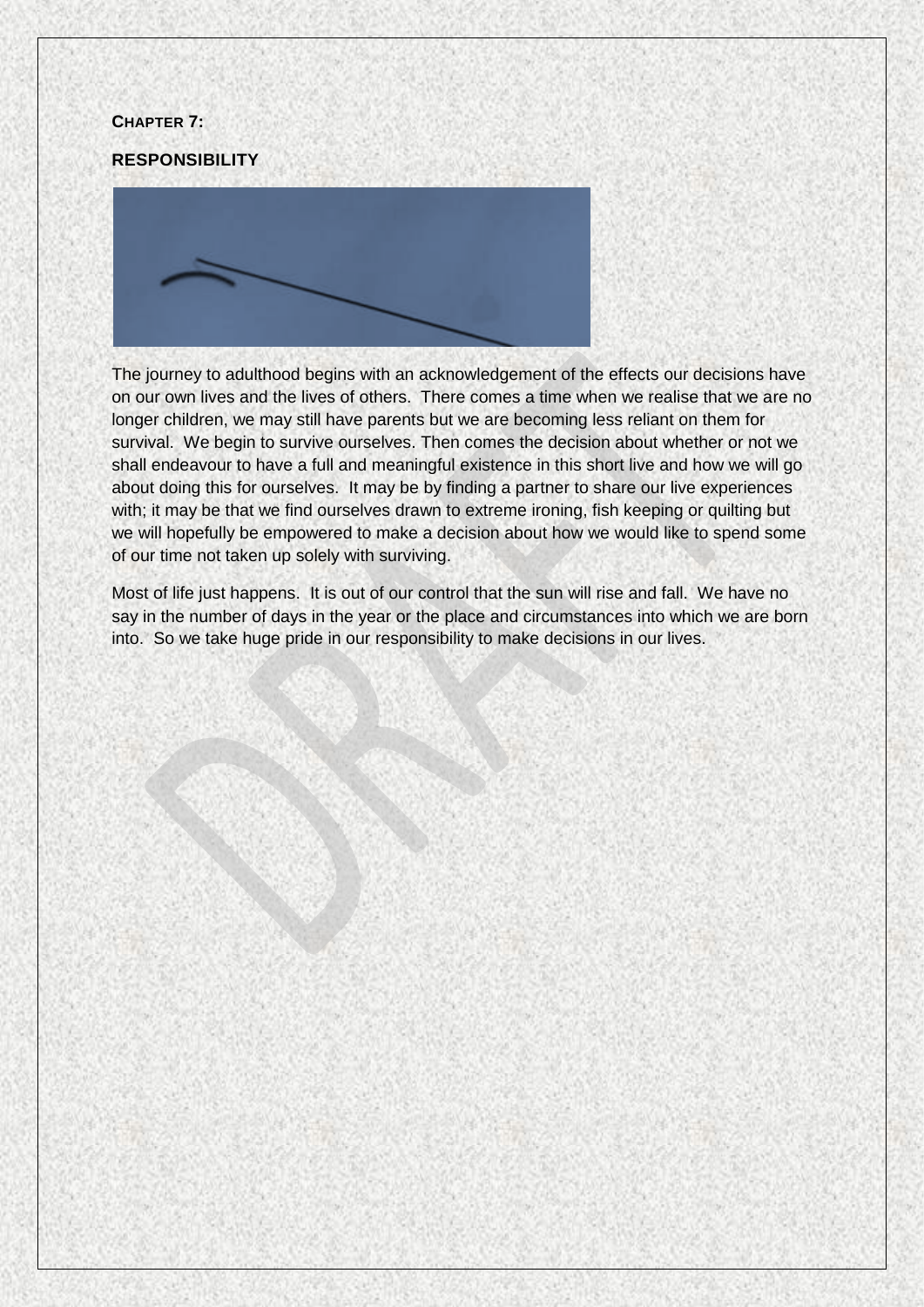### **CHAPTER 8:**

**FUTURE LEADING TO DECISION MAKING**



Stress is caused by overburdening of the human with decision making responsibilities. Most likely they do not matter anyway because life will go on without us someday.

The future of a given gift depends on the decision made by the receiver. If they choose to accept the gift, store it carefully, use it wisely, consume it gratefully, share it with others, return it, destroy it or overtime forget about it; eventually it will either end up in a museum or as waste.

The interesting part is the decision making for the future. Receiving a gift makes us thing about the future because we are required to make a decision as to what to do with it. We have to consider our morals; why we deserve the gift and what place it will take in our lives.